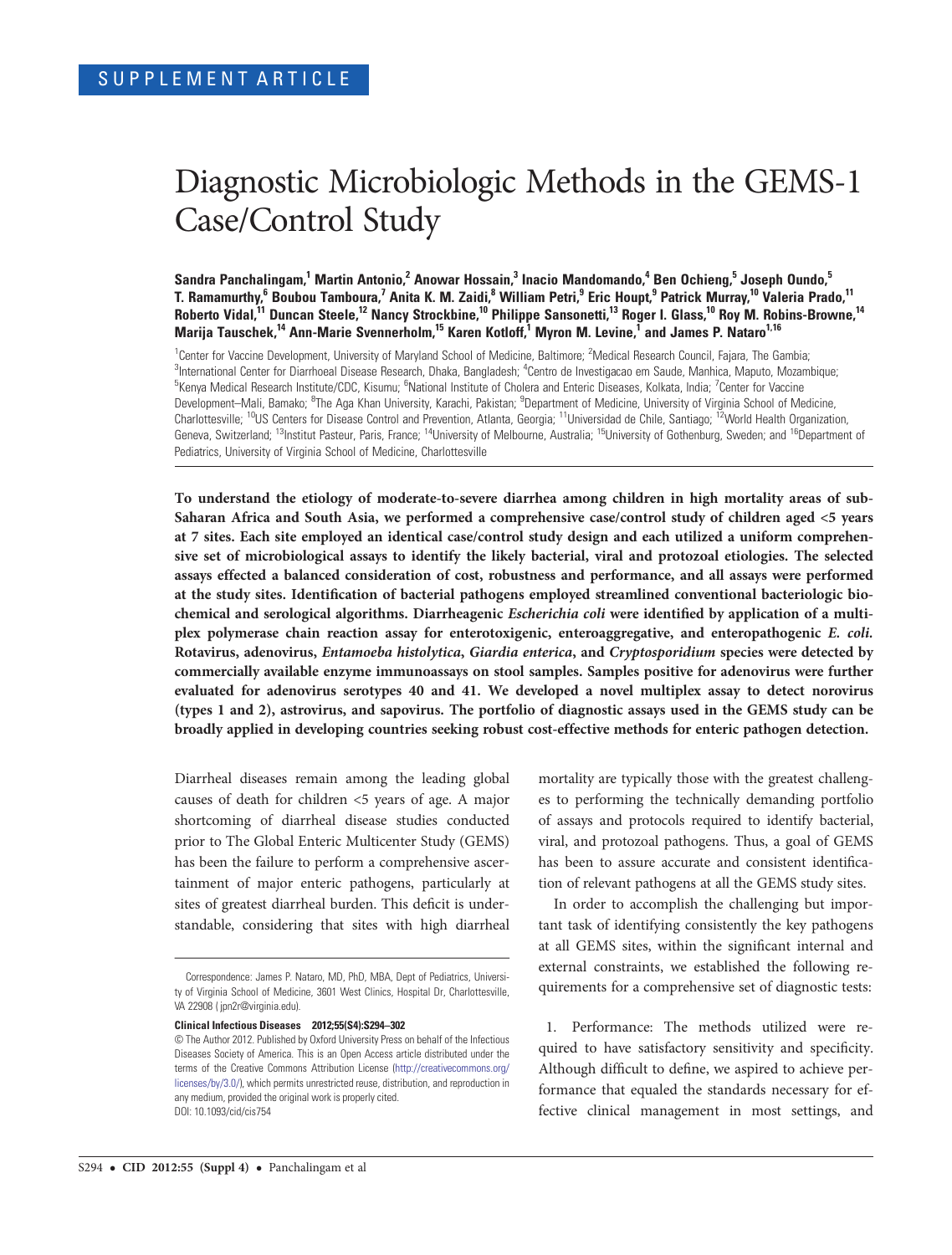satisfactory to assure sufficiently accurate ascertainment of burden and the generation of reliable data.

2. Robustness: Although all of the sites introduced stringent quality assurance (QA) structures, the methods needed to be consistent across all the sites, requiring feasible training and oversight, as well as the opportunity for verification and validation using post hoc studies.

3. Cost-effectiveness: GEMS operated on a generous but limited budget. We were required to introduce assays that could be performed within reasonable financial constraints.

4. The Delphic perspective: We enlisted respected experts on each pathogen to ensure expert support in method selection, personnel training, and QA programs.

Herein we describe the clinical microbiology laboratory methods and protocols utilized in the GEMS study. Most of these assays were adapted from published methods that had independently been developed, validated and subjected to peer review.

## Collection and Processing of Stool Samples

Fecal samples in the GEMS study were delivered to the laboratory in cold containers (see Kotloff et al in this supplement). Either at the point of collection or upon accession in the laboratory, a fecal aliquot was introduced into 2 tubes, one containing Cary-Blair medium [\[1\]](#page-8-0) and one buffered glycerol saline (BGS) [\[2](#page-8-0)]. When no fecal specimen was available, a rectal swab was obtained; these rectal swabs were immediately inserted into tubes containing Cary-Blair and BGS media.

Upon arrival at the laboratory, the lab personnel inspected the sample for temperature and stool volume of at least 3 mL; an accession form was processed. The time between stool collection and inoculation of transport media needed to be not more than 6 hours, and the time between placing the specimen in transport media and accession was not more than 18 hours. Aliquots of stool samples were prepared and frozen for subsequent tests as described below.

## Conventional Fecal Microbiology

The GEMS protocol included conventional bacterial culture, primarily so that pure growth of implicated pathogens could be independently validated by central laboratories and characterized further with regard to virulence, serologic, and antimicrobial resistance properties.

Bacteria selected for isolation and identification included gram-negative bacteria of proven or highly suspected pathogenicity and significance in developing world settings, as evidenced by the world's literature. The final list of agents sought was vetted through the investigators and the GEMS Microbiology Steering Committee. The pathogens sought included diarrheagenic (enterotoxigenic [ETEC], enteropathogenic [EPEC], and enteroaggregative [EAEC]) Escherichia coli, serovars of Salmonella enterica, Shigella spp, Campylobacter spp, Vibrio spp, and Aeromonas spp. The algorithm for bacteriologic characterization comprised a differential medium, a moderately selective medium, a highly selective medium, and at least 1 enrichment broth. All protocols were adapted from the Manual of Clinical Microbiology, Eighth Edition [[3](#page-8-0)]. From the Cary-Blair tube, swabs were plated onto MacConkey (MAC), xylose lysine desoxycholate (XLD), thiosulfate citrate bile salts sucrose (TCBS), Aeromonas (Ryan) [\[4\]](#page-8-0), Campy-BAP [\[5\]](#page-8-0), and alkaline peptone water media; from the BGS the swab was plated onto MAC and XLD media. Plates were incubated at 37° C with the exception of media for Campylobacter spp (42°C) and Aeromonas spp (10°C–42°C). After incubation, suspicious colonies were selected and subjected to a series of simple biochemical tests that could be performed conveniently in resource-poor settings, minimizing expense, difficulty in procurement of reagents, and need for sophisticated training or equipment. The confirmatory tests utilized are described below.

## Enterobacteriaceae

Colonies were inoculated into triple-sugar iron, motility indole ornithine (MIO), and lysine decarboxylase media, as well as citrate and urea biochemical typing media, and incubated at 35°C–37°C overnight. Isolates biochemically suspicious for Salmonella enterica [urea (−) oxidase (−)] were serotyped with polyvalent O and Vi following the manufacturer's instructions (Denka Seiken). All isolates biochemically identified as Shigella spp were serotyped with polyvalent group A, B, C, and D using manufacturer's protocols (Denka Seiken or Reagensia).

## Vibrio spp Isolation and Identification

TCBS agar plates were examined for growth on day 2; large yellow and green colonies were subcultured to Trypticase soy agar (TSA) and incubated at 37°C overnight. When there was no growth of colonies resembling Vibrio spp after overnight incubation on the TCBS plates, subculture from TSA was tested for the production of oxidase; if oxidase negative, then no further for testing for Vibrio spp was done. If oxidase positive, the isolates were tested for salt tolerance with different concentration of NaCl supplemented in nutrient broth (0%, 6%, and 8%). If the colony was yellow on TCBS and there was growth in 0% and no growth at 8% NaCl-nutrient broth, then the putative Vibrio isolates were reincubated at 37°C for another 24 hours; at the same time the alkaline peptone water was subcultured to a new TCBS plate and incubated at 37°C. On day 3, each Vibrio cholerae was confirmed serologically using O1 and O139 antisera (Denka Seiken) and V. cholerae O1–positive cultures were typed as Inaba or Ogawa serotypes. If the colony was green on TCBS and there was growth in NaCl concentrations of 6% and 8%, and no growth in 0%, this was considered presumptive for Vibrio parahaemolyticus.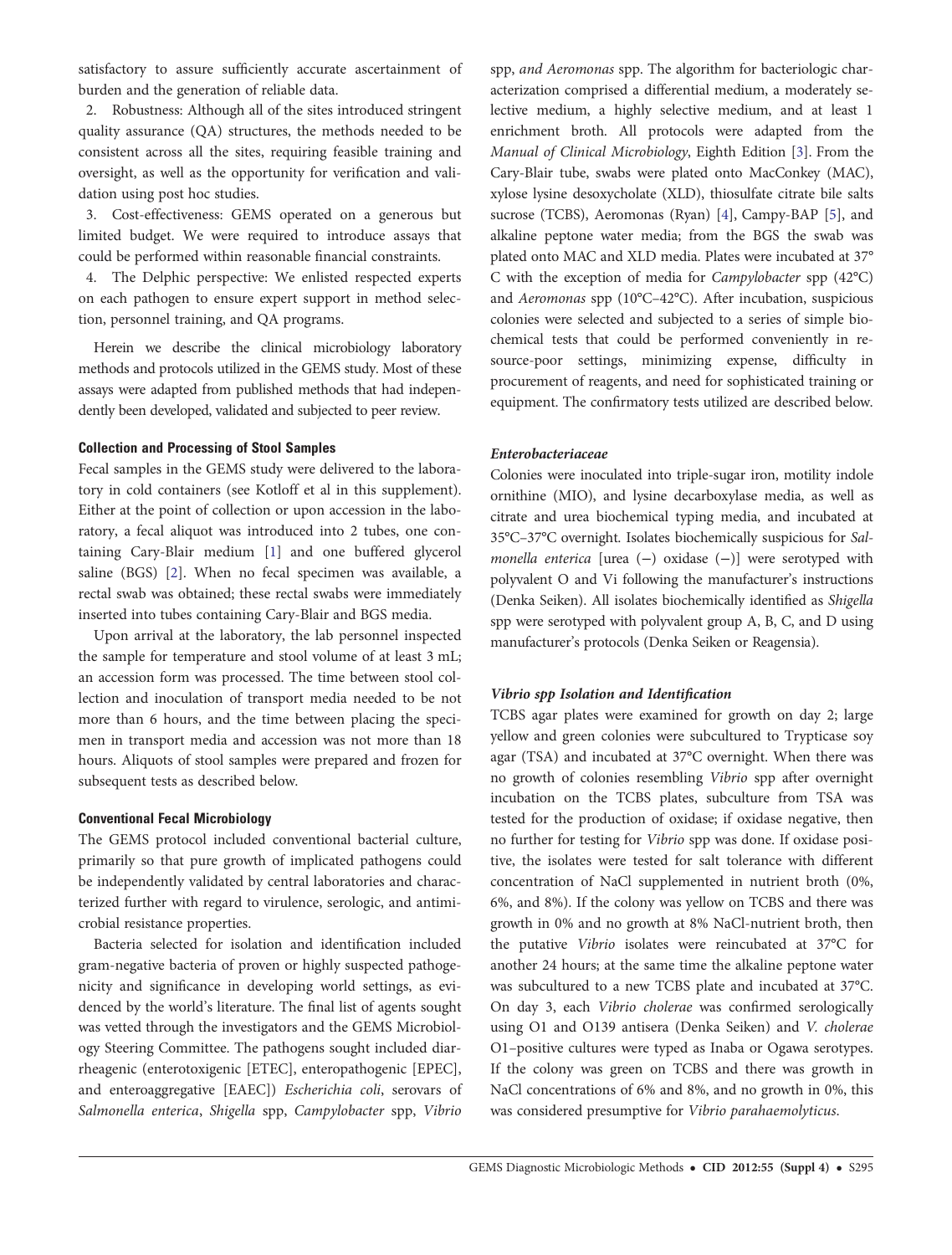#### <span id="page-2-0"></span>Aeromonas spp Isolation and Identification

On day 2, Ryan agar plates were examined for dark green colonies with darker green centers. Such colonies were subcultured onto TSA plates, tested for salt tolerance with different concentrations of NaCl (0%, 6% and 8%), and incubated aerobically for 24 hours. The next day, oxidase and catalase tests from the TSA plate were performed and tubes read for growth at various NaCl concentrations. Susceptibility to O/129 (2, 4 diamino-6, 7-diisopropyl pteridine) was also assessed [\[6\]](#page-8-0). Any isolate that was oxidase  $(+)$ , catalase  $(+)$ , grew in 0% NaCl but not in 6% or 8%, and was resistant to O/129, was considered to belong to the species Aeromonas.

#### Campylobacter spp Isolation and Identification

On day 3 the Campy blood agar plate was observed for growth appearing in one of the following ways: (1) nonhemolytic, gray, yellowish or pinkish tint; (2) flat, spreading, irregular edged colonies; (3) mucoid; (4) thin film; (5) spreading along the streak mark; or (6) round and convex. Oxidase and catalase tests were done and a sodium hippurate tube was inoculated. If isolates were oxidase (+) and catalase (+), smears were prepared for Gram staining. The smear was examined under the light microscope for small gram-negative rods that are slightly curved or "S" shaped. The sodium hippurate hydrolysis test was then performed for confirmation. Hippurate hydrolysis positive isolates were classified as Campylobacter jejuni; if hippurate hydrolysis was negative, strains were classified as Campylobacter coli.

## E. coli Isolation and Identification

From 2-day growth on MAC plates, several lactose-fermenting bacterial colonies resembling E. coli were picked and tested using MIO medium. Up to 3 lactose-positive and indole-

positive colonies were selected. When there were multiple distinct E. coli–like colony morphologies, each was selected. If there were <3 colonies of lactose-fermenting E. coli–like organisms, then all lactose-positive colonies were picked, and  $\geq$ 1 lactose-negative colonies were picked to reach the total of 3 colonies per specimen. Indole-positive colonies were saved for further analysis. For indole-negative colonies, a second series of biochemical test, Indole/Methyl Red/Voges Proskauer/ Citrate was used to identify E. coli. If any were positive for methyl red, and negative for Voges Proskauer and citrate, they were saved for further analysis. If 3 presumed E. coli were not found (ie, positive for indole or another suggestive biochemical reaction), the microbiologist returned to the original plate and picked up to 3 additional colonies for biochemical testing.

ETEC, EPEC, and EAEC pathotypes were identified using a multiplex polymerase chain reaction (PCR) previously published [[7](#page-8-0)], but adapted for the purpose of GEMS. The targets sought via the PCR reaction included ETEC heat-labile enterotoxin and heat-stable enterotoxin (derived from STh) genes, the EPEC intimin (eae gene) outer membrane protein adhesin; the EPEC plasmid-encoded bundle-forming pilus (BFP); the EAEC plasmid-encoded gene aatA; and the EAEC chromosomally encoded *aaiC* locus. All of these loci are known virulence determinants of their respective pathogens [\[8,](#page-8-0) [9\]](#page-8-0). Strains positive for eae but not BFP were designated atypical EPEC. Strains positive for either ETEC enterotoxin were considered ETEC and strains positive for either EAEC factor were considered EAEC for the purposes of the GEMS analysis.

The 3 E. coli–like colonies selected from each stool were pooled into a common sample tube and template DNA was prepared from the pooled colonies. Template DNA was prepared by boiling the cultures grown on L-agar for 20 minutes, rapidly cooling on ice, followed by brief centrifugation at

Table 1. Primer Sequences and the Expected Amplicon Sizes for the Multiplex Polymerase Chain Reaction Employed in the Detection of Diarrheagenic Escherichia coli

| Pathogen    | Primer  | <b>Target Gene</b> | Primer Sequence (5'-3')     | Amplicon (bp) |
|-------------|---------|--------------------|-----------------------------|---------------|
| <b>ETEC</b> | LT-F    | e/t                | CACACGGAGCTCCTCAGTC         | 508           |
|             | $LT-R$  |                    | CCCCCAGCCTAGCTTAGTTT        |               |
|             | ST-F    | est                | GCTAAACCAGTAG/AGGTCTTCAAAA  | 147           |
|             | ST-R    |                    | CCCGGTACAG/AGCAGGATTACAACA  |               |
| <b>EPEC</b> | BFPA-F  | bfpA               | GGAAGTCAAATTCATGGGGG        | 367           |
|             | BFPA-R  |                    | GGAATCAGACGCAGACTGGT        |               |
|             | EAE-F   | eae                | CCCGAATTCGGCACAAGCATAAGC    | 881           |
|             | EAE-R   |                    | CCCGGATCCGTCTCGCCAGTATTCG   |               |
| <b>EAEC</b> | CVD432F | aatA               | <b>CTGGCGAAAGACTGTATCAT</b> | 630           |
|             | CVD432R |                    | CAATGTATAGAAATCCGCTGTT      |               |
|             | AAIC F  | aaiC               | ATTGTCCTCAGGCATTTCAC        | 215           |
|             | AAIC R  |                    | ACGACACCCCTGATAAACAA        |               |

Abbreviations: EAEC, enteroaggregative Escherichia coli; EPEC, enteropathogenic E. coli; ETEC, enterotoxigenic E. coli.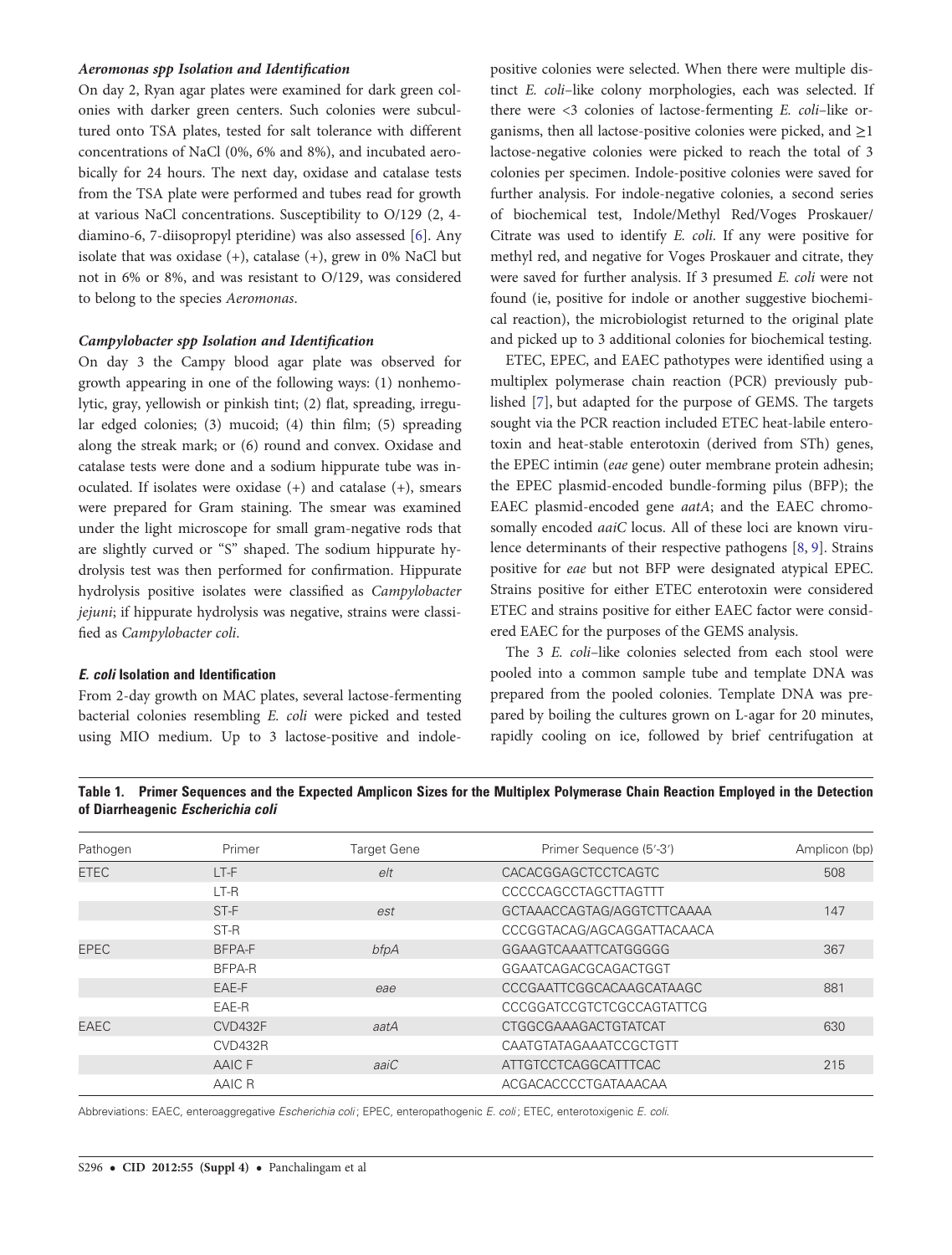<span id="page-3-0"></span>2500g for 10 minutes. This supernatant was used in the PCR assays. Primer nucleotide sequences and the predicted lengths of the resulting amplicons are listed in Table [1](#page-2-0).

For the PCR reaction, 3 μL of template DNA was added to the PCR mix containing 2.5 µL of 10× PCR buffer with 2 mM MgCl<sub>2</sub> (New England Biolabs), 2.0 µL of 10 mM deoxynucleotide triphosphates (dNTPs) (Fermentas), 0.4 µL of 20 pmol/µL of each primer, 0.25 µL Taq DNA polymerase (5 U/µL, New England Biolabs), and 7.37 µL RNase-free water to a final volume of 20 µL. PCR was performed under the following conditions: preheating at 96°C for 4 minutes, denaturation at 95°C for 20 seconds, annealing at 57°C for 20 seconds, elongation at 72°C for 1 minute. PCR was performed for 35 cycles with final extension at 72°C for 7 minutes in an Eppendorf Mastercycler Gradient thermal cycler. The same model thermal cycler was employed at all sites. The amplification products were separated through a 2% agarose gel and visualized by ultraviolet light transillumination after ethidium bromide staining. The 1-kb plusA 100-bp DNA ladder (New England Biolabs) was used as a molecular size marker in gel. Appearance of the PCR amplicons on agarose gel electrophoresis is shown in Figure 1. Control strains employed in every PCR reaction were ETEC H10407, EAEC 042, and for EPEC strains CVD 28 (eaepositive) and HB101(pMAR7) (bfpA-positive).



Figure 1. Appearance of diarrheagenic *Escherichia coli* amplicons separated by agarose gel electrophoresis. Lane 1, enteropathogenic *E. coli*; lane 2, enteroaggregative *E. coli*; 3, enterotoxigenic *E. coli*; lanes 4 and 5, negative control strains; lane 6, 100 bp DNA ladder (New England Biolabs).

## Characterization of eae-Positive, bfpA-Negative Strains

As part of a nested study, all E. coli specimens that were negative in the original multiplex PCR for elt, est, bfpA, eae, aatA, and aaiC were investigated at the University of Melbourne, Australia, for eae by using a high-throughput real-time PCR assay. Specimens, consisting of 3 individual isolates, were sent to Melbourne from Baltimore on MAC agar in 96-well flatbottomed microtiter trays. Upon arrival, the cultures were replica-plated onto MAC agar and grown overnight at 37°C. To generate template DNA for use in the real-time PCR, a sterile pipette tip was used to transfer a portion of a culture sample from the MAC replica plate into a single well of a 96 well PCR tray (Bio-Rad) containing 100 µL DNase-free water. This procedure was repeated for the remaining 2 samples of the specimen, so that each well contained 1 specimen comprising 3 separate isolates. The plate was sealed with Microseal "A" adhesive (Bio-Rad). To lyse the bacterial cells, the samples were heated to 99°C for 10 minutes in a C1000 PCR machine (Bio-Rad) followed by cooling at 12°C. Before use the plate was centrifuged for 1 minute at 3000g and the supernatant was used as the template DNA in the real-time PCR assay.

For the real-time PCR, 8 µL of a master mix was added to individual wells of a 96-well PCR tray (Bio-Rad) followed by 2 μL of template DNA. The real-time master mix, for one reaction, comprised 5.0  $\mu$ L of 2 × SSoFast EvaGreen Supermix (Bio-Rad), 1.4 µL DNase-free water, and 0.8 µL of 5 µM of each primer. The plate was sealed with Microseal "B" adhesive (Bio-Rad) and centrifuged for 30 seconds at 3000g. Real-time PCR was performed using a CFX96 real-time PCR machine (Bio-Rad) using the following protocol: 95°C for 2 minutes, followed by 35 cycles of 95°C for 1 second, and 60°C for 5 seconds. The duration of one complete reaction was 24 minutes and upon completion the results were analyzed using



**Figure 2.** An example of the graphical results of real-time polymerase chain reaction performed on 4 eae-positive specimens (red), 4 unknown specimens (green), and negative controls (yellow and blue). A threshold for detection of DNA-based fluorescence is set slightly above background fluorescence levels.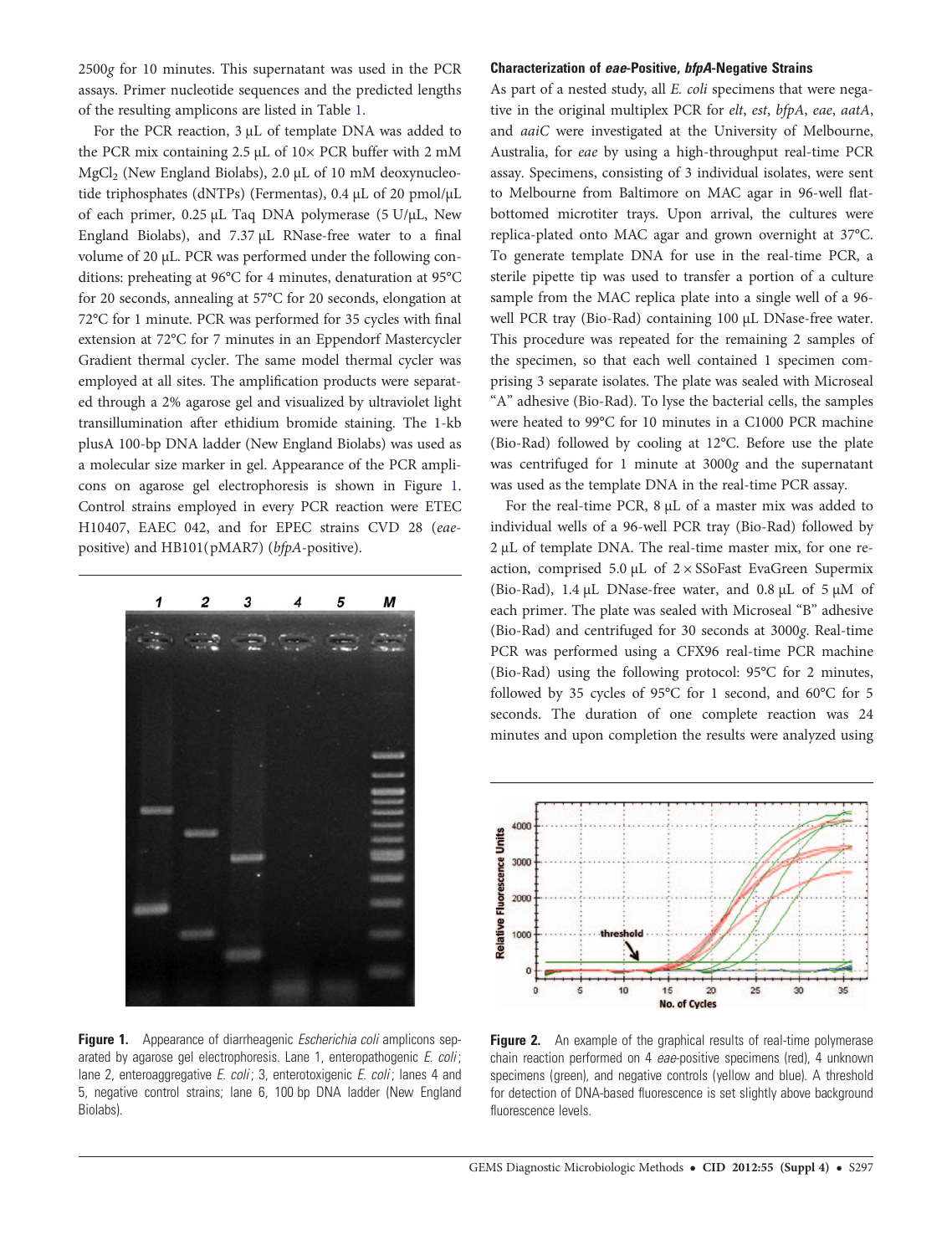<span id="page-4-0"></span>the CFX Manager Software (Bio-Rad). Binding of the SSoFast EvaGreen dye to double-stranded DNA PCR products causes the dye to fluoresce. The cycle threshold is the number of cycles at which the fluorescence exceeds the background level (Figure [2](#page-3-0)). In our study, specimens with a cycle threshold of ≤30 were analyzed further. Control strains employed in every PCR included EPEC strains E2348/69, E128010, W1056, and TR952, which carry intimin alpha, beta, gamma, and epsilon, respectively ( positive controls); and ETEC strain H10407 and E. coli K-12 strain MC4100 (negative controls). Three "no DNA template" controls were also included. Each individual isolate within an eae-positive specimen was analyzed by using a multiplex PCR to confirm the presence of eae, and also to test for the presence of genetic markers of typical EPEC (bfpA), Shiga toxin–producing E. coli, and/or enterohemorrhagic E. coli (EHEC) (stx1, stx2, ehxA). Template DNA for use in this PCR was prepared by resuspending a loopful of the individual culture samples from the MAC replica plate in 500 μL of DNase-free water and then boiling the suspension for 10 minutes. The boiled bacterial lysate was rapidly cooled on ice for 5 minutes followed by centrifugation for 5 minutes at 16 000g. The supernatant containing the DNA was transferred to a fresh microfuge tube and placed on ice or at 4°C until used in the PCR.

For this PCR a GoTaq Green Master Mix (Promega), which contained Taq DNA polymerase,  $dNTPs$ ,  $MgCl<sub>2</sub>$ , reaction buffers, and loading dye, was used. The PCR was performed in a C1000 PCR machine (Bio-Rad) using the following protocol: 95°C for 5 minutes, followed by 35 cycles of 95°C for 20 seconds, 55°C for 45 seconds, and 72°C for 30 seconds, followed by 1 cycle of 72°C for 7 minutes. The amplification products were separated through a 2% Tris-acetate-EDTA



Figure 3. Gels showing the results of a multiplex polymerase chain reaction (PCR) assay for enteropathogenic *Escherichia coli* (EPEC), Shiga toxin– producing E. coli, and enterohemorrhagic E. coli (EHEC). Individual isolates from 34 specimens were subjected to a multiplex PCR as described in the text. Each specimen, separated by yellow vertical lines, consists of 3 individual isolates. The yellow values indicate the cycle threshold obtained for each specimen in the real-time PCR used in the initial screening for eae. The amplicons produced by the positive controls, EPEC E2348/69 (eae and bfpA) and EHEC EH48 (stx1, stx2, and ehxA) are also shown. 100 bp DNA ladder was used as a molecular size marker. Abbreviation: NTC, no template control.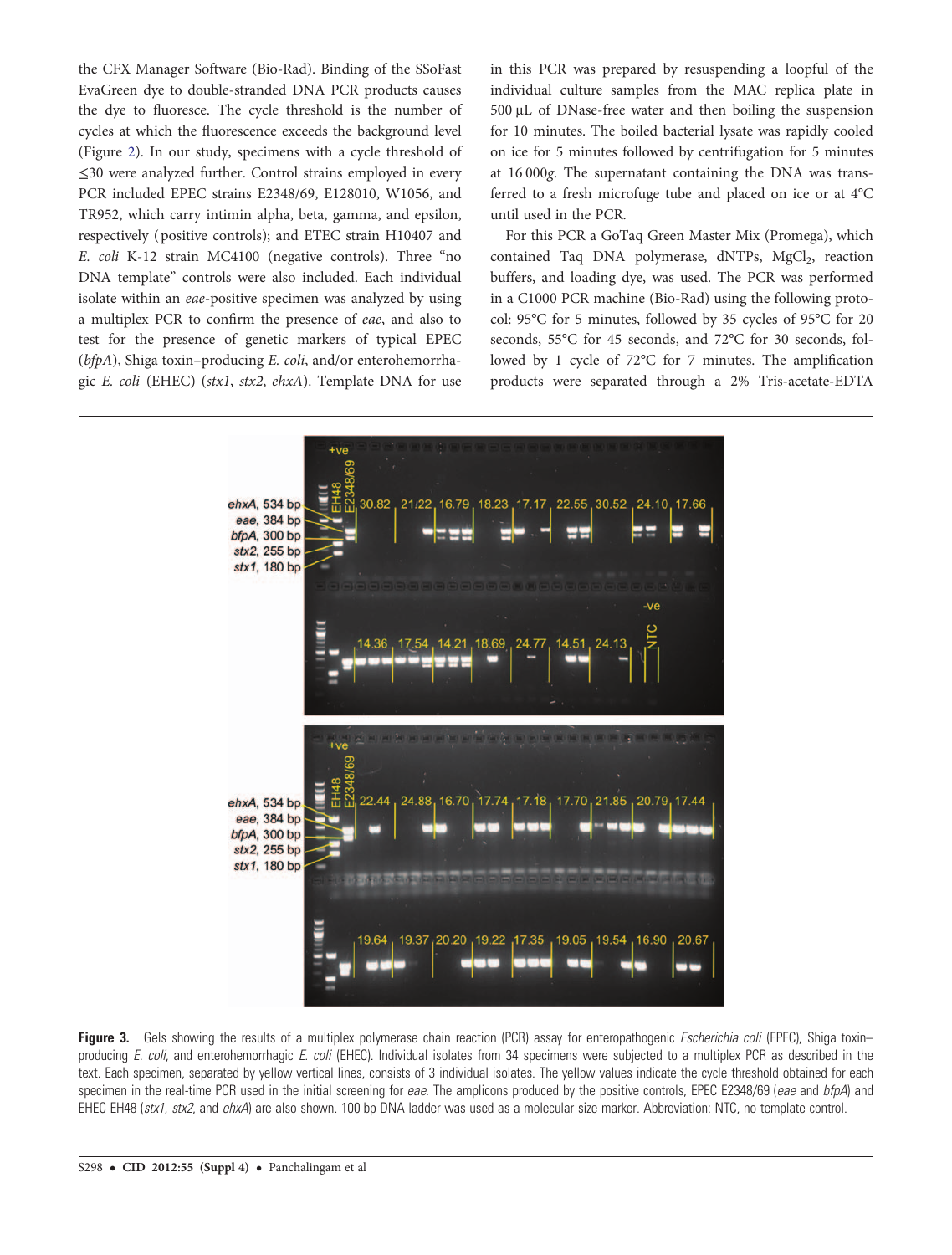Table 2. Primer Sequences and Expected Amplicon Size for Real-time Polymerase Chain Reaction

| Primer  | Sequence (5'-3')        | Target<br>Gene | Amplicon<br>(bp) |
|---------|-------------------------|----------------|------------------|
| eae83-F | CAGGCTTCGTCACAGTTG      | eae            | 83               |
| eae83-R | CCGTCAAAGTTATTACCACTCTG |                |                  |
|         |                         |                |                  |

agarose gel and visualized by ultraviolet light transillumination. A 100-bp DNA ladder (New England Biolabs) was used as a molecular size marker. Examples of the results of this PCR are shown in Figure [3](#page-4-0). Control strains included in every PCR reaction were EPEC strain E2348/69 for eae and bfpA and EHEC strain EH48 for stx1, stx2, and ehxA. Primers that were used in the eae real-time PCR are listed in Table 2; reaction conditions are listed in Table 3; primer nucleotide sequences and the predicted lengths of the resulting amplicons are listed in Table 4.

## Virus Immunoassays

Enzyme immunoassays are rapid, robust, sensitive, and specific diagnostic assays for some viral pathogens. We used well-validated commercial immunoassays for rotavirus and adenovirus according to established protocols.

## Rotavirus

Rotavirus VP6 antigen was detected in stools by the ProSpecT ELISA Rotavirus kit following the manufacturer's instructions (Oxoid).

#### Adenovirus

General adenovirus hexon protein was detected using ProSpecT Adenovirus Microplate assays according to the

## Table 3. Components of the Multiplex Polymerase Chain Reaction

| $1 \times$ polymerase chain reaction |                 |
|--------------------------------------|-----------------|
| $2 \times$ GoTaq Green Master Mix    | $15.0 \mu L$    |
| 20 µM bfpA-F                         | $1.0 \mu L$     |
| 20 µM bfpA-R                         | $1.0 \mu L$     |
| 20 µM ehxA-F                         | $1.0 \mu L$     |
| 20 µM ehxA-R                         | $1.0 \mu L$     |
| 20 µM eae-F                          | $1.0 \mu L$     |
| 20 µM eae-R                          | $1.0 \mu L$     |
| 20 µM stx1-F                         | $0.5$ $\mu$ $L$ |
| 20 µM stx1-R                         | $0.5 \mu L$     |
| 20 µM stx2-F                         | $0.5 \mu L$     |
| 20 µM stx2-R                         | $0.5$ $\mu$ L   |
| DNA template                         | $2.0 \mu L$     |
| Total volume                         | $25.0 \mu L$    |

## Table 4. Primer Sequences and the Expected Amplicon Sizes for the Multiplex Polymerase Chain Reaction

| Primer          | Sequence (5'-3')              | Target<br>Gene | Amplicon<br>(bp) |
|-----------------|-------------------------------|----------------|------------------|
| eae-F           | GACCCGGCACAAGCATAAGC          | eae            | 384              |
| eae-R           | CCACCTGCAGCAACAAGAGG          |                |                  |
| ehxA-F          | <b>GCATCATCAAGCGTACGTTCC</b>  | ehxA           | 534              |
| $ehxA-R$        | AATGAGCCAAGCTGGTTAAGCT        |                |                  |
| $stx1-F$        | ATAAATCGCCATTCGTTGACTAC       | stx1           | 180              |
| $stx1-R$        | AGAACGCCCACTGAGATCATC         |                |                  |
| $stx2-F$        | GGCACTGTCTGAAACTGCTCC         | stx2           | 255              |
| $\text{stx2-R}$ | <b>TCGCCAGTTATCTGACATTCTG</b> |                |                  |
| bfpA-F          | GGAAGTCAAATTCATGGGGG          | bfpA           | 300              |
| bfpA-R          | GGAATCAGACGCAGACTGGT          |                |                  |

manufacturer's instructions (Oxoid). This test utilizes a genusspecific monoclonal antibody to detect epitopes common to all human adenovirus serotypes.

Samples for adenovirus by the ProSpecT assay were further tested for the presence of enteric adenovirus serotypes 40/41 using Premier Adenoclone kit (Meridian Bioscience) following the manufacturer's instructions.

#### Multiplex PCR for Detection of RNA Viruses

Stool specimens were diluted to 10% (w/v or v/v) suspensions in Vertrel XF (Miller Stephenson) and centrifuged at 1000g for 10 minutes. The supernatant was collected and stored at 4° C prior to RNA extraction.

Viral RNA was extracted from stool supernatant using Nuclisens (bioMérieux) as per the manufacturer's instructions. In brief, 900 μL of lysis buffer was added to 200 µL of supernatant, vortexed and incubated for 10 minutes, then 50 μL of silica suspension was added, vortexed and centrifuged at 10 000g for 30 seconds. Washing was done by adding 1 mL of wash buffer twice followed by washing with 1 mL of 70% ethanol twice. Finally 1 mL of acetone was added to the pellet. At the end of each washing step, tubes were vortexed and centrifuged at room temperature for 30 seconds at 10 000g; supernatant was carefully discarded without disturbing silica pellet. The silica pellet was dried at 56°C for 10 minutes and the pellet was reconstituted by adding 50 μL of elution buffer. Samples were vortexed and incubated at 56°C for 5 minutes, the incubation step was repeated, and the specimen was centrifuged for 2 minutes at 10 000g. RNA containing supernatant was collected containing RNA and stored at −70°C until use.

RNA was reverse transcribed in a total volume of 15 µL containing 1× First strand buffer (Invitrogen), 0.5 mM dNTPs (Roche), 0.5 mM dithiothreitol (Invitrogen), 0.5 µg of random primers (TaKaRa), 20 units of RNase Inhibitor (Roche), and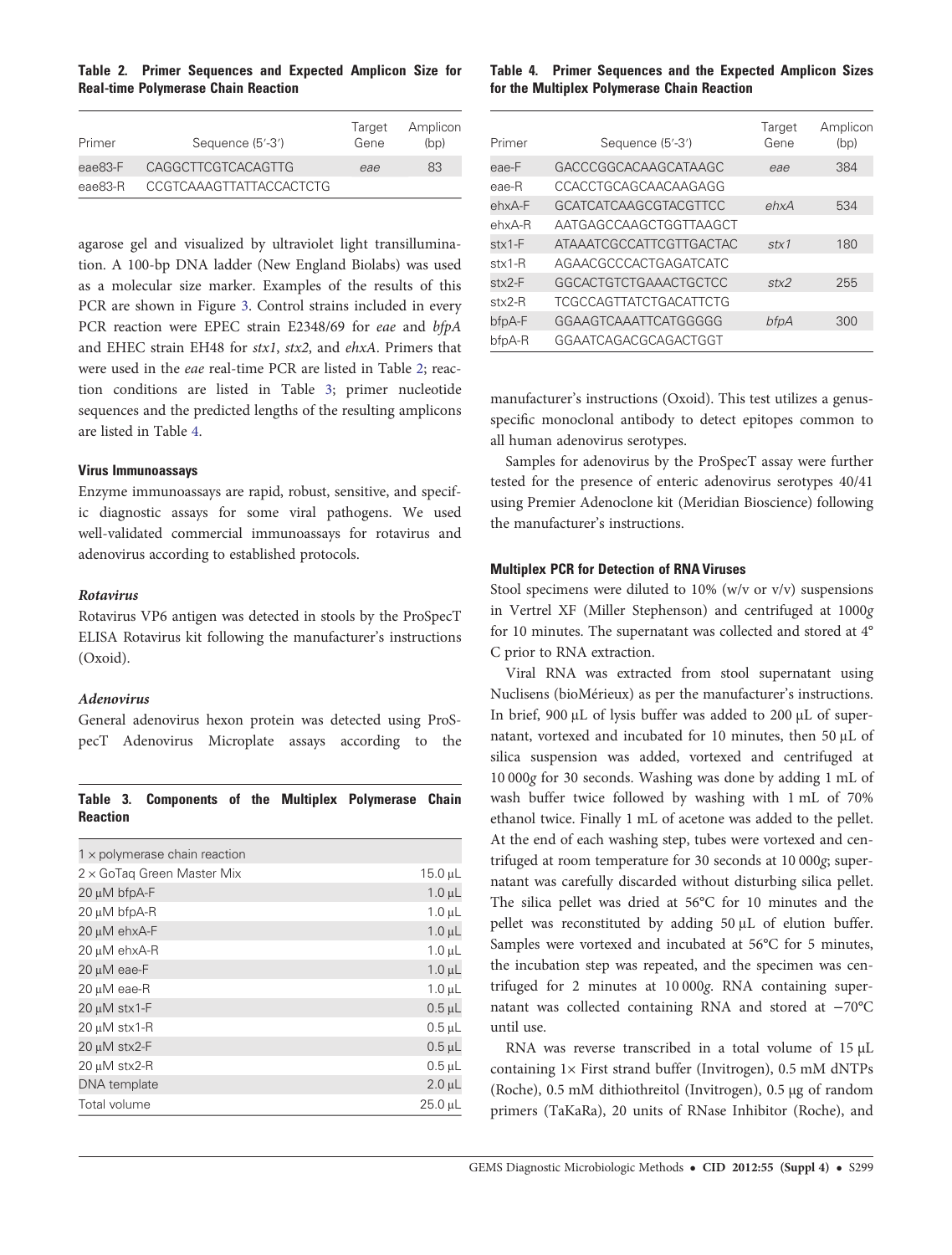Table 5. Primer Sequences and the Expected Amplicon Sizes for the Multiplex Polymerase Chain Reaction Used in the Detection of RNA Viruses

| Pathogen          | Primer                         | Primer Sequence (5'-3')        | Amplicon (bp) |
|-------------------|--------------------------------|--------------------------------|---------------|
| Norovirus GI      | G <sub>1</sub> S <sub>KR</sub> | <b>CCAACCCARCCATTRTACA</b>     | 330           |
|                   | G <sub>1</sub> SKF             | CTGCCCGAATTYGTAAATGA           |               |
| Norovirus GII     | G <sub>2</sub> S <sub>KR</sub> | CCRCCNGCATRHCCRTTRTACAT        | 387           |
|                   | COG2F                          | CARGARBCNATGTTYAGRTGGATGAG     |               |
| Sapovirus         | SLV5749                        | CGGRCYTCAAAVSTACCBCCCCA        | 434           |
|                   | SLV5317                        | <b>CTCGCCACCTACRAWGCBTGGTT</b> |               |
| <b>Astrovirus</b> | 82 <sub>b</sub>                | GTGAGCCACCAGCCATCCCT           | 719           |
|                   | PreCAP1                        | GGACTGCAAAGCAGCTTCGTG          |               |
|                   | Cog2R                          | <b>TCGACGCCATCTTCATTCACA</b>   |               |

150 units of Superscript II Reverse Transcriptase (RT; Invitrogen). The mixture was incubated at 42°C for 1 hour and then heated at 99°C for 5 minutes.

A multiplex PCR reaction was designed to amplify norovirus, astrovirus, and sapovirus complementary DNA (cDNA) present in the reverse transcription reactions described above. The method was adapted from a published protocol [\[10\]](#page-8-0). After cDNA synthesis, multiplex PCR was performed using specific primers (Table 5). PCR master mix contained  $0.5 \mu M$ concentration of specific primers, 0.2 mM dNTPs (Roche), 1× AmpliTaq buffer I, and 1.25 U of AmpliTaq DNA polymerase (Applied Biosystems) for a 25-µL reaction. Master Mix was distributed to 0.2-mL PCR tubes, and 5 µL of template cDNA was added. The assay was confirmed using positive and negative controls cDNA from confirmed prior reactions. PCR reactions were conducted in a Eppendorf Mastercycler Gradient thermal cycler starting with a denaturing step of 3 minutes at 94°C, followed by 35 cycles of 30 seconds at 94°C, 30 seconds at 55°C, and 30 seconds at 72°C, followed by an extension of 72°C for 7 minutes. After the thermocycling step, all PCR products were electrophoresed on a 2.0% agarose gel and sized with a 100-bp ladder (Promega) (Figure 4).

### Detection of Protozoal Pathogens

Giardia enterica [[11,](#page-8-0) [12](#page-8-0)], Entamoeba histolytica [\[13](#page-8-0)], and Cryptosporidium spp [[12\]](#page-8-0) were detected using immunoassays available commercially from TechLab, Inc and according to manufacturer's protocols. Studies have demonstrated excellent performance of these assays, superior to microscopic detection [\[14](#page-8-0)–[17](#page-8-0)].

# Quality Control Methods

## Initial Training

An investigators' meeting was held at the start of the study at the Center for Vaccine Development (CVD) in Baltimore, to review the procedures to be used. All the laboratory heads from the field sites and some technicians attended the meeting. CVD Quality Control (QC)/QA staff reviewed the execution of each standard operating procedure (SOP) during site visits and provided retraining if necessary.

## Standard Operating Procedures

In order to streamline processes at each site, SOPs were generated to ensure that all procedures were executed in consistent fashion at each site. SOPs clearly defined the purpose, the required materials and equipment, safety guidelines,



Figure 4. Appearance of enteric viral amplicons separated by agarose gel electrophoresis. Lane M, 100 bp DNA ladder (New England Biolabs); lane 1, Norovirus GI (330 bp); lane 2, Norovirus GII positive (387 bp); lane 3, sapovirus (434 bp); lane 4, astrovirus (719 bp).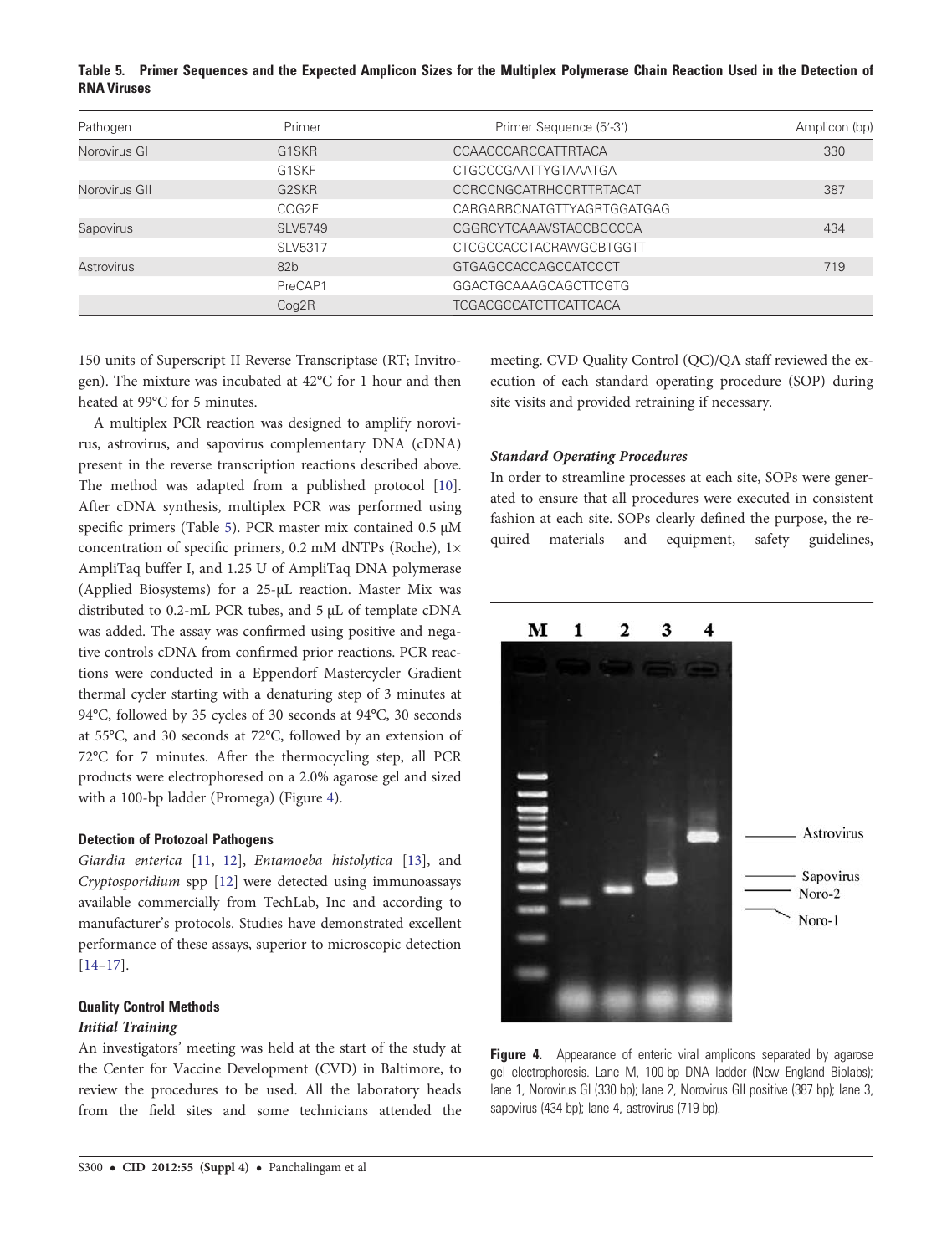responsibility, procedures, and documentation and provided related documents.

By introducing controlled forms for each SOP, a "quality checklist" was created that would ensure that each step in the SOP was carried out as directed, and that the materials used were as stipulated in the SOP and prior to their expiration dates. These forms were also reviewed by the laboratory supervisor or designee to ensure adherence to the SOP and that quality deliverables were generated. Forms also included, for some tests, negative, positive, and cutoff values. Samples that were not valid, or test runs in which control values were not valid, were repeated. The rate of sample reworking was tracked as a quality metric.

## Quality Assurance

Quality incidents and deviations from the SOP were reported and documented on designated forms and reviewed by the supervisor on site and by QC/QA personnel during regular site visits. Corrective and preventive actions were executed on site, by the laboratory supervisor or designee. Very few or no quality incidents or deviations occurred for each protocol. All forms were reviewed by the QC/QA CVD staff during routine site visits.

All case report forms were also reviewed by the data coordinating center (DCC) for completeness. Missing data and/or missing forms were communicated to the sites via email. Other information, such as ranges of time, was also calculated by the DCC.

Biannual proficiency testing was conducted at each site. Sites were expected to score 80% on identification of "unknown" samples sent from Baltimore. All sites attained this score. Any incorrect results were investigated and any errors corrected and retraining provided if necessary on site by the laboratory managers.

#### Post Hoc Studies and Validation Studies

The GEMS study has generated a cornucopia of bacterial strains, fecal nucleic acid, and frozen stool strains that will yield priceless information regarding the agents associated with diarrhea in infants and young children in developing countries and their genomic and serologic diversity. The analyses proposed in the GEMS protocol include typing of the major ETEC adhesins, the colonization factors. In addition, Shigella dysenteriae isolates were tested to detect S. dysenteriae 1 (the Shiga bacillus), all Shigella sonnei were serologically confirmed, and all Shigella flexneri isolates were typed and subtyped. These 2 analyses will profile the antigenic diversity of these 2 important pathogens and inform future vaccine development priorities and will be reported elsewhere.

The availability of GEMS clinical samples also provides the opportunity for diagnostic method development and validation. For example, a rigorous comparison of the multiplex

RT-PCR assay with real-time PCR for detection of norovirus has been completed and will be described elsewhere. In addition, the sample archive provides the platform for the development of new, high-throughput and highly multiplexed diagnostic technologies, comparing their performance with gold standard methodologies.

## **DISCUSSION**

The GEMS study employed a portfolio of diagnostic tests that balanced practicality and economy, as well as good sensitivity and specificity. A number of important issues warrant elaboration.

We decided to employ conventional bacteriologic methods for isolation of putative bacterial pathogens, followed by molecular and/or phenotypic characterization. The derivation of pure bacterial stocks permitted not only downstream characterization of genetic and surface markers of relevance to epidemiology and vaccine development, but also allowed us to revisit the diagnostic performance of the selected assays on archived strain collections. Escherichia coli colonies, for example, were isolated, archived, and tested for the presence of virulence-related genes that define diarrheagenic pathotypes; Shigella strains were serotyped at reference laboratories in order to inform future vaccine development strategies. As noted, validation of both EPEC and ETEC primers sets was performed on the E. coli archive using high-throughput PCR analysis. For EAEC, which was not associated with diarrhea overall, the availability of archived bacterial cultures permitted extensive genomic characterization of isolates, thereby identifying potentially pathogenic genotypes [[18\]](#page-8-0).

Agarose gel–based detection of PCR amplicons was the preferred in the GEMS diagnostic set for the following reasons. At the time the GEMS protocol was developed, there was little expertise in real-time PCR at any of the sites in the GEMS network, and the added complexity of real-time was beyond what the training programs could realistically accomplish. Additional advantages of the gel-based method include substantially lower cost, the availability of gel images that could be shared across sites for validation and quality control purposes, and greater availability of supplies at the sites.

We decided to employ immunoassays for detection of protozoal pathogens for many of the same reasons. Direct microscopic detection of protozoal pathogens requires significant expertise and is not readily amenable to downstream validation. Immunoassays, also employed for detection of some viral agents, followed a simple, highly standardized, and centrally validated method that was easily deployed at the study sites. An additional advantage to enzyme immunoassay methods was the availability of product support from the kit manufacturers.